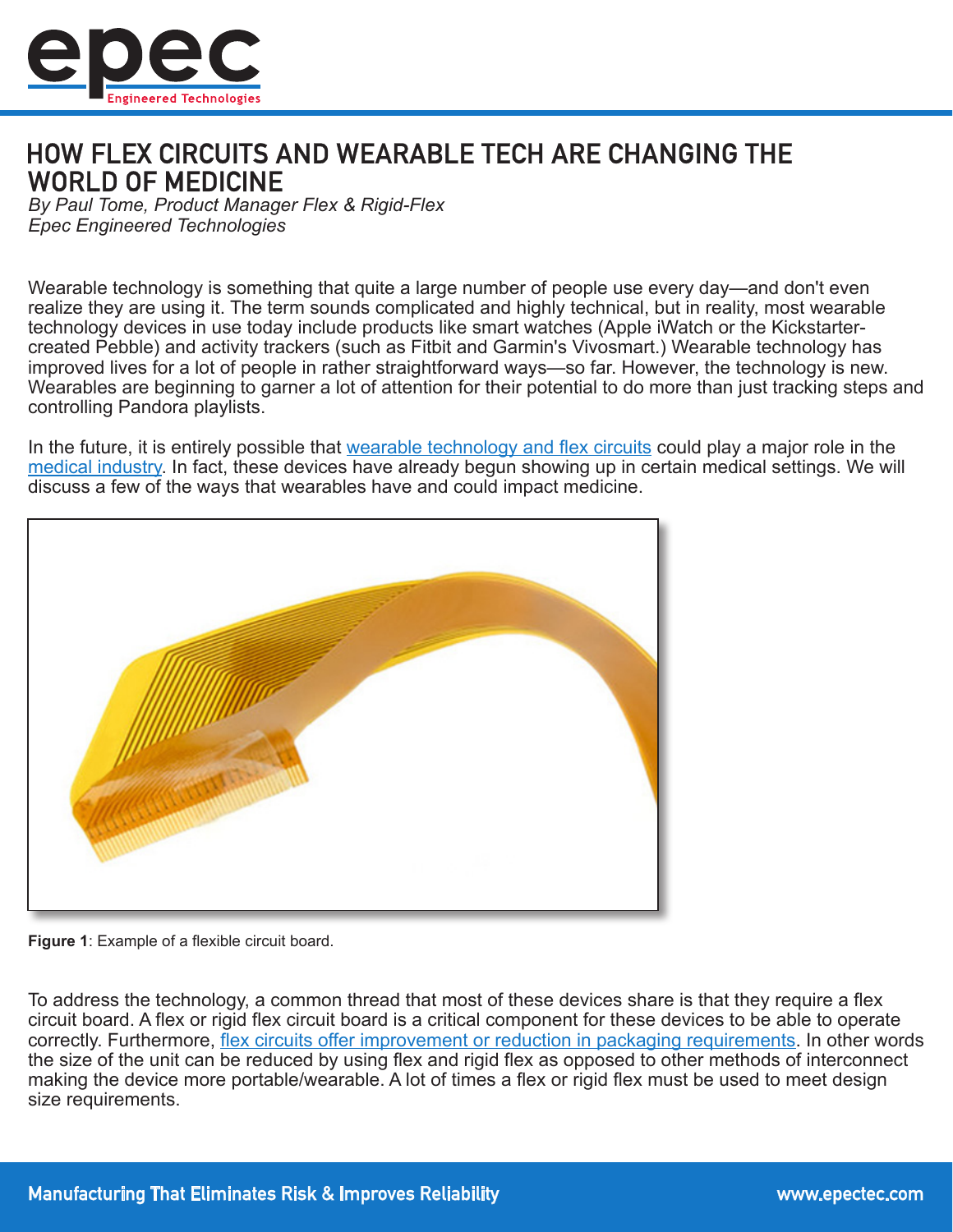

# **Medical Wearables Tend to be Single Point Solutions**

One thing to keep in mind is that while the consumer market is pushing wearables to do more and more (look at the latest versions of the fitness trackers and how many extra features they include, for instance,) the wearable medical market is going in the opposite direction. Most medical wearables tend to be one solution devices. For example, a medical wearable will track "just insulin levels" or "just steps walked." Just because these devices only monitor one number does not make these devices any less effective or efficient. In fact, this was done more to ensure that the data collected is useful data, and not tarnished because the instrument is trying to do too much with too small of a device.

### **But, this is Changing**

Medical wearable devices also have an enormous potential to use the same strategies that consumer wearables do—to track multiple types of data at once. The value in this is that a patient suffering from a chronic illness could benefit from his or her doctor learning about multiple layers of medical data. The growth of multi-use devices is something that will occur more as technology advances and the existing tools become better at what they do.

Medical wearables are not often the flashy, sporty wristbands that come to mind when consumers think about wearables. However, they are very effective, and the market is growing bigger every year.

#### **Wearables for Physicians**

Integration of Current Devices Into Practice – One of the main ways that wearable technology is most likely to impact the medical industry is if the devices move from being strictly a consumer device into being a "medical" device. Case in point—a doctor may provide an activity tracker, much like a Fitbit to his or her patients. The information collected by this device would not only be available to the patients but also to the doctor. When the physician has information from the device, it gives him or her a much better idea of exactly how much, and what kind, of physical activity the patient is achieving throughout the week.

Right now the doctor has to trust the information provided by the patient. While most individuals want to provide honest information, how many people have an accurate accounting of how much exercise they get? In addition to just tracking steps, some of these devices can measure heart rate or can even be used to encourage the measurement of caloric intake.

#### **Wearables to Track Chronic Conditions**

Another interest that physicians have in wearable technology is the ability these devices have, and may one day have, to track chronic conditions. Keeping up with patients that have diabetes, high blood pressure, heart disease, asthma and other chronic conditions can be a challenge. Even if the doctor asks the patient to keep up with certain numbers or track exercise and diet, the patient may not always comply.

A wearable helps the doctor be there 24 hours a day, seven days a week. The doctor has an insight into the patients' lifestyle and can better treat current and future symptoms, with the right information at hand.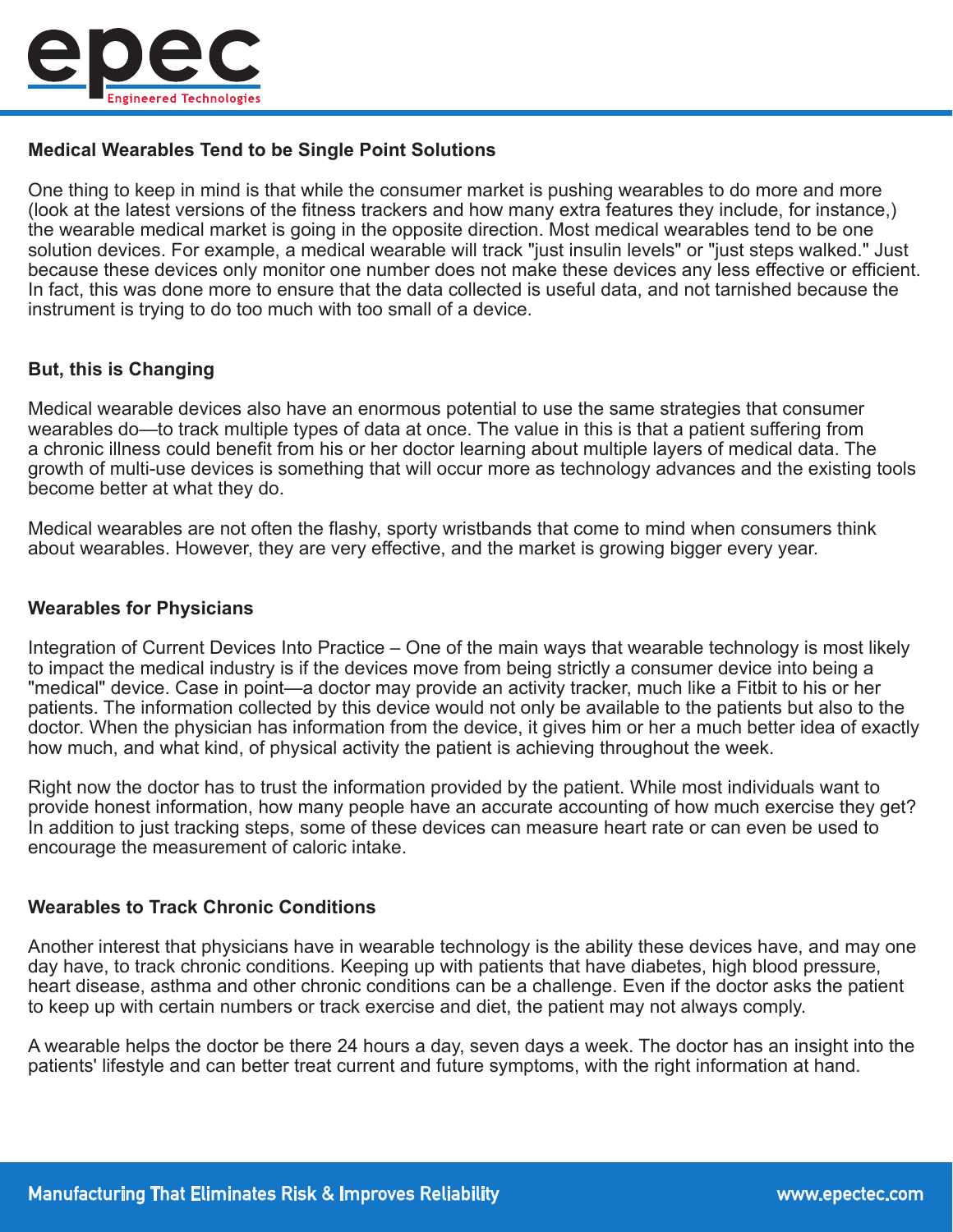



**Figure 2**: Example of a wearable medical device for glucose monitoring system.

#### **Wearables for Patients**

For patients, the benefit of wearables is that they get better attention from their physician team—even in a busy setting. The simple "Fitbit" like device makes it possible to connect with the doctor on simple activities like exercise and diet. The tracking value is why so many people are choosing to wear these devices in a non-medical setting. Add the data-tracking tools in and it makes an amazing way for patients to stay in touch with doctors. However, in reality, that is only the beginning of how patients can benefit.

Patients do not always get the level of care they need or want, even when suffering from a severe illness or disease. The reason for this is that there simply aren't enough doctors or the cost to have doctors "on staff" serving patients in this capacity is simply unmanageable. A new product called "BioPatch" has now been approved by the FDA and is slowly being put into use by hospitals, according to [VentureBeat](https://venturebeat.com/2014/10/20/how-a-small-wearable-device-is-improving-care-and-saving-money-for-hospitals/). The BioPatch is a tiny device that is attached to a patient's chest to monitor vitals and collects data all throughout the day.

With a monitor in place, it means that the medical staff can keep an eye on the patient's wellbeing even when there is not a doctor (or nurse) in the room. In fact, the BioPatch can even be worn home and notify the hospital of any potential problems. In some cases, it may allow patients to leave the hospital earlier saving money and allowing them to be more comfortable.

One advantage a flex circuit board has in the medical industry is that the material polyimide it is made from. Polyimide has been approved by the FDA to be able to have contact with human skin. It is a certified